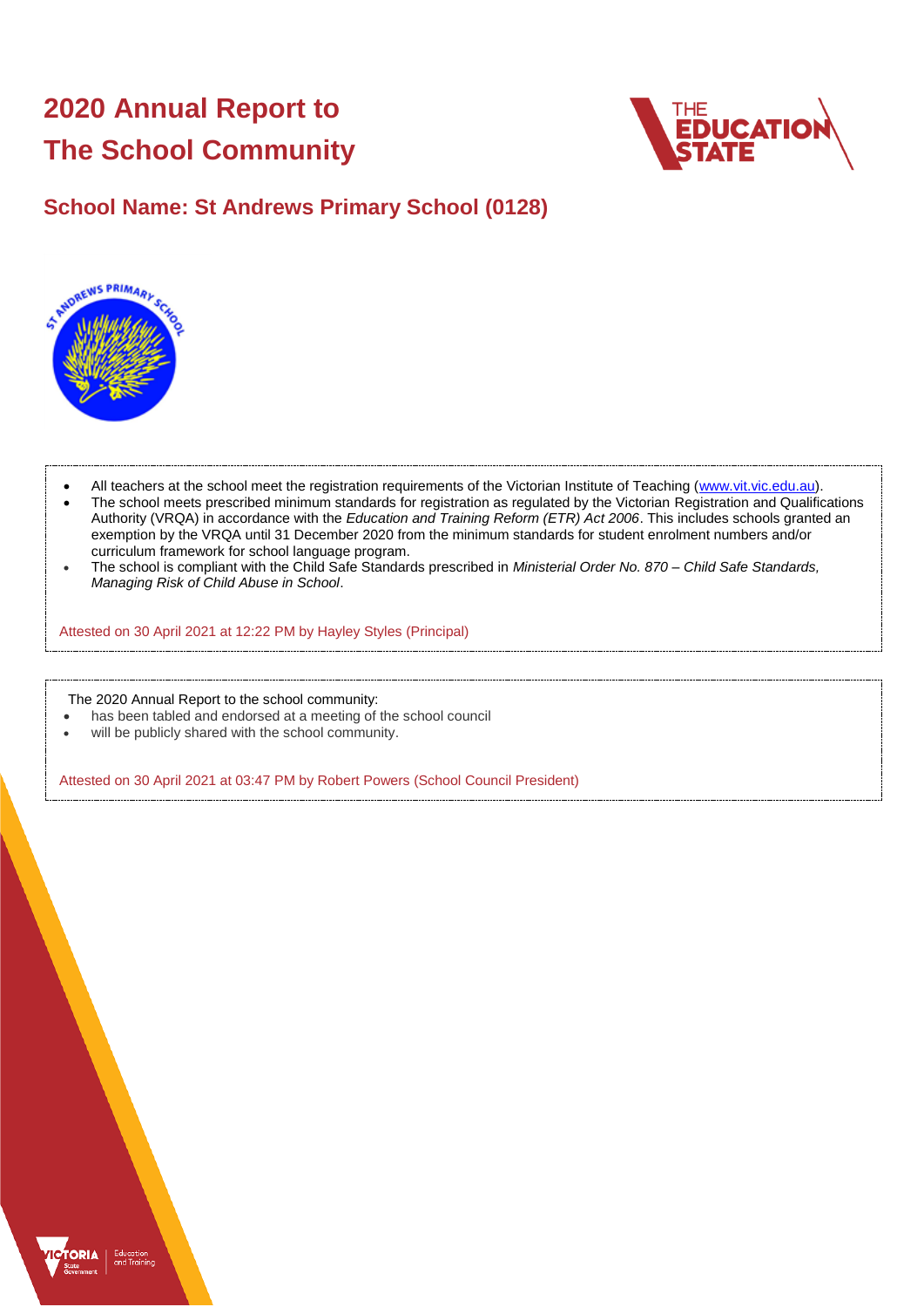

## How to read the Annual Report

## What has changed for the 2020 Annual Report?

#### **Improved appearance**

The appearance of the Performance Summary has been updated to more clearly represent information and to assist interpretation and comparison of individual school's data with state averages and similar school groups.

#### **School performance data**

The Victorian community's experience of COVID-19, including remote and flexible learning, had a significant impact on normal school operations. This impacted the conduct of assessments and surveys. Readers should be aware of this when interpreting the Performance Summary.

For example, in 2020 school-based surveys ran under changed circumstances, and NAPLAN was not conducted. Absence and attendance data may have been influenced by local processes and procedures adopted in response to remote and flexible learning.

Schools should keep this in mind when using this data for planning and evaluation purposes. Those schools who participated in the Student Attitudes to School survey in 2020 should also refer to the advice provided regarding the consistency of their data.

## What does the *'About Our School'* section refer to?

The About Our School section provides a brief background on the school, an outline of the school's performance over the year and future directions.

The 'School Context' describes the school's vision, values and purpose. Details include the school's geographic location, size and structure, social characteristics, enrolment characteristics and special programs.

The 'Framework for Improving Student Outcomes (FISO)' section includes the improvement initiatives the school has selected and the progress they have made towards achieving them.

## What does the *'Performance Summary'* section of this report refer to?

The Performance Summary includes the following:

#### **School Profile**

- student enrolment information
- the school's 'Student Family Occupation and Education' category
- a summary of parent responses in the Parent Opinion Survey, shown against the statewide average for Primary schools
- school staff responses in the area of School Climate in the School Staff Survey, shown against the statewide average for Primary schools

#### **Achievement**

- English and Mathematics for Teacher Judgements against the curriculum
- English and Mathematics for National Literacy and Numeracy tests (NAPLAN). *Note: NAPLAN tests were not conducted in 2020*

#### **Engagement**

Student attendance at school

#### **Wellbeing**

Student responses to two areas in the Student Attitudes to School Survey:

- Sense of Connectedness
- Management of Bullying

Results are displayed for the latest year and the average of the last four years (where available).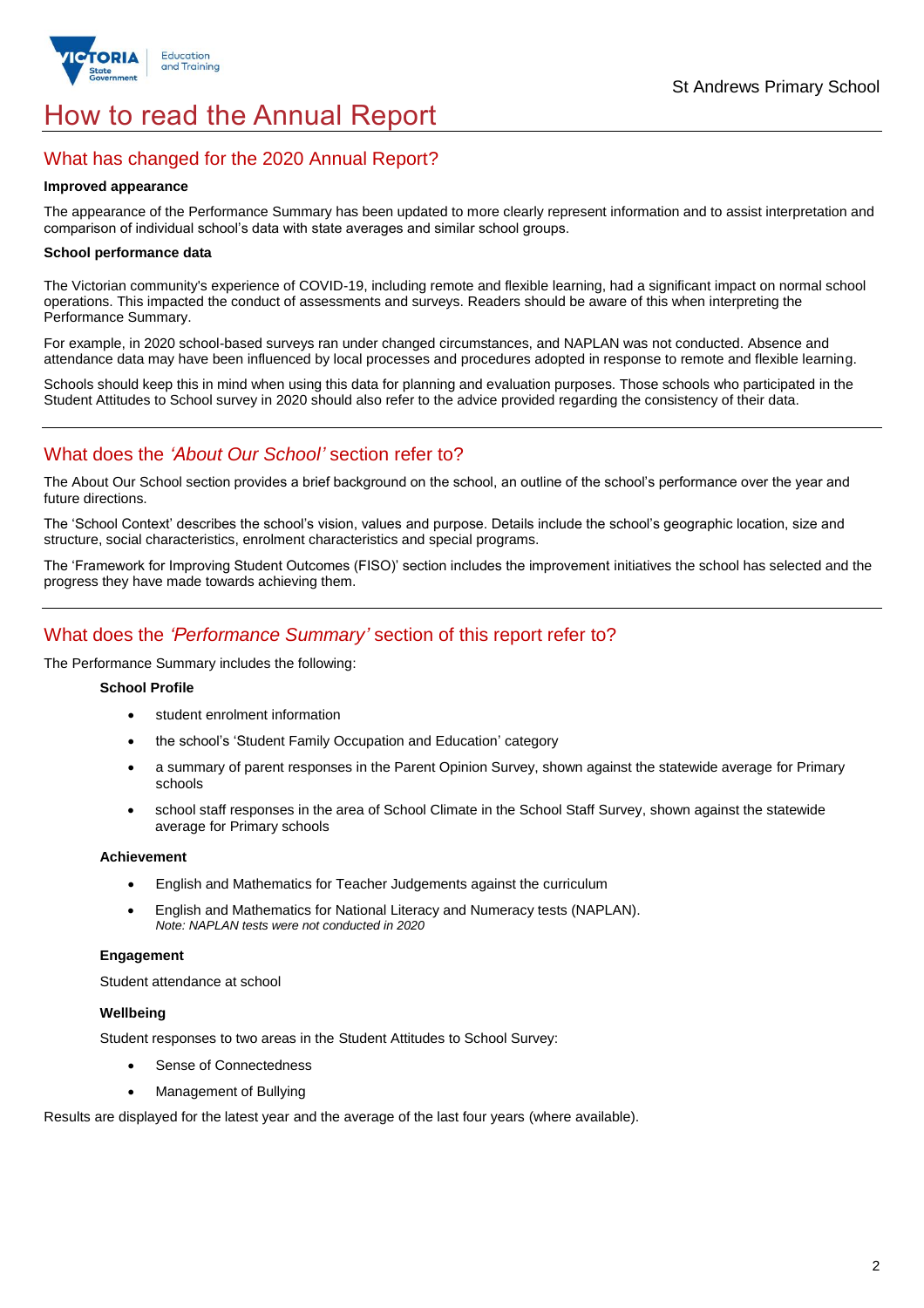

## How to read the Annual Report (continued)

### What do *'Similar Schools'* refer to?

Similar Schools are a group of Victorian government schools with similar characteristics to the school.

This grouping of schools has been created by comparing each school's socio-economic background of students, the number of non-English speaking students and the school's size and location.

## What does *'NDP'* or '*NDA*' mean?

'NDP' refers to no data being published for privacy reasons or where there are insufficient underlying data. For example, very low numbers of participants or characteristics that may lead to identification will result in an 'NDP' label. For the 2020 Student Attitudes to School survey, specifically, the similar school group averages are replaced by 'NDP' where less than 50% of schools in a given similar school group did not participate in the 2020 survey.

'NDA' refers to no data being available. Some schools have no data for particular measures due to low enrolments. There may be no students enrolled in some year levels, so school comparisons are not possible.

Note that new schools only have the latest year of data and no comparative data from previous years. The Department also recognises unique circumstances in Specialist, Select Entry, English Language, Community Schools and schools that changed school type recently, where school-to-school comparisons are not appropriate.

## What is the *'Victorian Curriculum'*?

The Victorian Curriculum F–10 sets out what every student should learn during his or her first eleven years of schooling. The curriculum is the common set of knowledge and skills required by students for life-long learning, social development and active and informed citizenship.

The Victorian Curriculum is assessed through teacher judgements of student achievement based on classroom learning.

The curriculum has been developed to ensure that school subjects and their achievement standards enable continuous learning for all students, including students with disabilities.

The 'Towards Foundation Level Victorian Curriculum' is integrated directly into the curriculum and is referred to as 'Levels A to D'.

'Levels A to D' may be used for students with a disability or students who may have additional learning needs. These levels are not associated with any set age or year level that links chronological age to cognitive progress (i.e. there is no age expected standard of achievement for 'Levels A to D').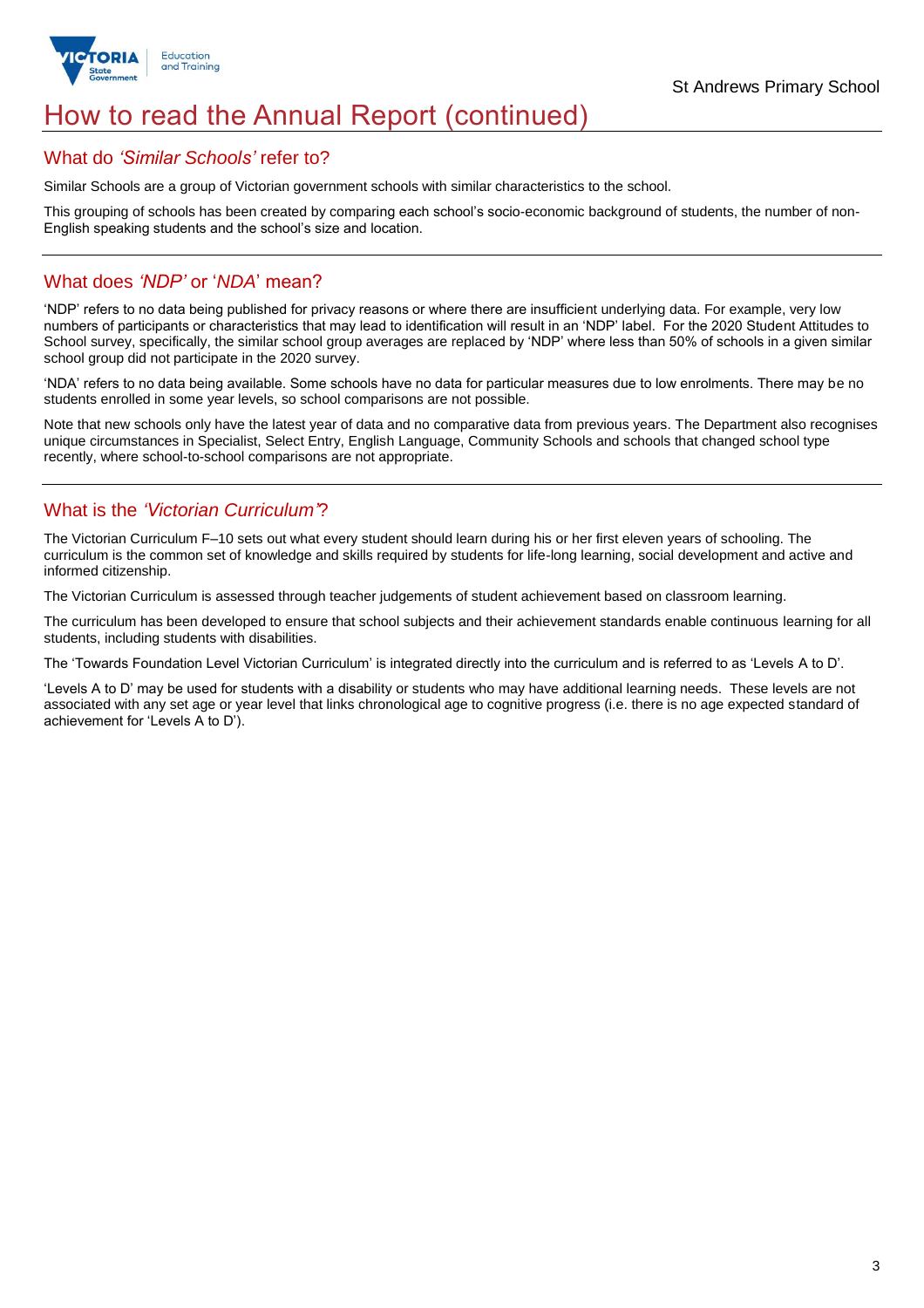

## **About Our School**

#### **School context**

St Andrews Primary School is a small Primary School located in the township of St Andrews, 45 kilometres north-east of Melbourne.

At St Andrews Primary School, our school community's purpose is to provide students with the knowledge, skills and passion they need to be caring, responsible and courageous learners who will contribute positively to our community. The values our School community embraces are: Caring, Responsible and Courageous. These values provide us with the framework for the way we work towards our purpose.

In 2020, our enrolment was 52 students, divided into three classrooms: a Prep/One, a Two/Three and a Four - Six class. The schools SFOE is 0.3055. The staffing profile is made up of 1 Principal, 3 Classroom Teachers (2.6 EFT), 2 Specialist Teachers (0.31 EFT), 1 Education Support Staff member (0.8 EFT) and a Business Manager (0.6 EFT). Throughout 2020 our students were taught; STEM, Japanese, Art, Wellbeing, and PE explicitly by our teaching staff. We were able to offer individual music lessons throughout the year, including via remote methods during the extended lockdown periods. Our teaching program was enriched by a range of extracurricular programs including; Beechworth Historical Camp, Sporting in Schools coaching, Senior Band, Life Education, an excursion to the Arts Centre, and Senior Student Leadership Day.

### **Framework for Improving Student Outcomes (FISO)**

In 2020, the school's AIP focused on the implementation of Key Improvement Strategies related to the FISO dimensions of Building Practice Excellence, Curriculum Planning and Assessment and Empowering Students and Building School Pride. This included;

- Developing a broad and viable curriculum.

- Building the capacity of all staff to use high impact teaching strategies.

- Developing consistent and collaborative assessment practices which inform teaching and learning and measure growth.

- Embedding a whole school approach to the delivery of differentiated learning, feedback and high expectations.

- Developing classroom structures and processes which support learner agency.

In relation to Goal 1, at the conclusion of the year, the 12 month targets in relation to NAPLAN were 'No Longer Appropriate', and the target in relation to student growth was 'Partially Met'. The school focus was on achieving and maintaining consistency of practise amongst all of the grades, as a large portion was teaching via remote learning. We did progress in the areas of;

- tracking curriculum instruction and student development

- consistent use of school wide documentation for the planning and delivery of Literacy and Inquiry topics

- students identifing the learning outcomes of units of work and individual lessons

We made this progress by using:

- School wide documentation templates for planning and assessment

- Professional Learning around delivery of Literacy and unit planning, with a particular focus on Writing (Bastow Leading Literacy) and VCOP

- Engaged with DET staff to complete professional learning remotely, with a focus on the development of

Writing/Assessment/VCOP

- Compass was introduced to input and track student data

In regards to Goal 2, Increasing Student Agency in Learning, our targets were 'Partially Met'. While many of the actions were unable to be undertaken due to the impact of Covid 19, positive gains in the School Staff Survey showed clear evidence of positive growth in the areas of; Academic Emphasis, Curriculum and Collective Focus on Learning. We were also able to carry out come of the actions and outcomes;

- Initial Student Representative Council meetings in Term 1 were carried out with School Captains and student representatives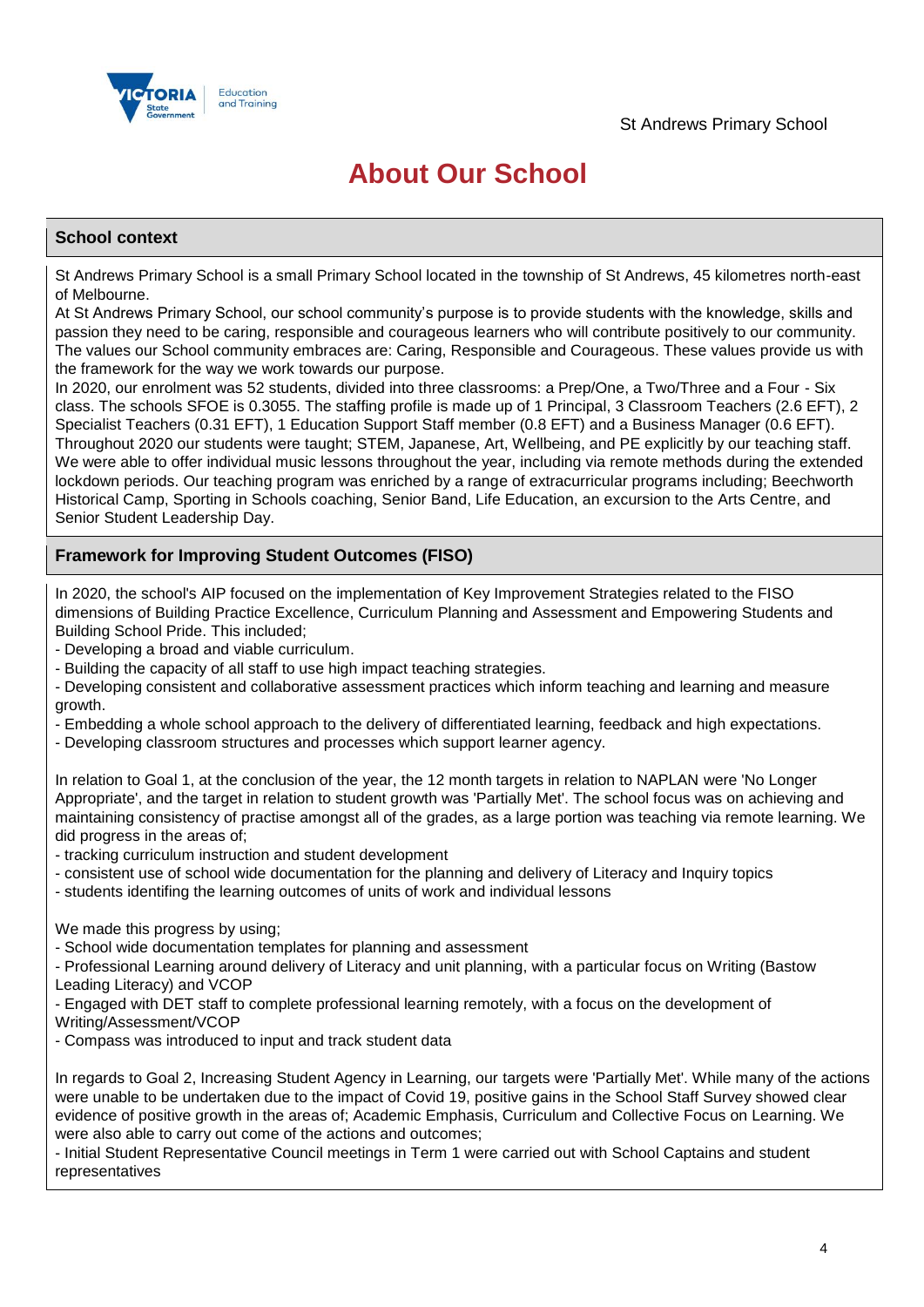

- 'Clubs' were initiated, driven by children, in the Term 4 return to school program. These were guided by student interest and need, and often lead by student leaders from Grade 6.

- To integrate more student agency in the classroom, Independent Reading choice was built into Reading lessons across grades, in line with Bastow Leading Literacy learnings

- Conferences were carried out throughout the entirety of remote learning and while on site. These were used as a platform for the discussion of feedback and learning goals and staff all became highly aware of the benefits of carrying them out formally and regularly.

Due to the extensive impact of Covid 19 and goals that were not met, extensive planning has been completed in order to continue to strive towards our school's strategic goals in 2021.

## **Achievement**

In 2020, the school continued work on its strategic plan goal of maximising the learning and growth in Reading and Writing for each student.

All students continued to improve in both Literacy and Numeracy, although the progress has been slower than expected. Some of the goals were unable to be assessed due to the absence of NAPLAN. In regards to the student growth goals in Reading and Writing, the school did not meet the 12-month target. With a goal on 95% of students making 12 months growth, 71% of students achieved this. This outcome was a direct consequence of the impacts of Covid 19. During remote learning, staff were able to utilise online resources and communication methods for consistent content delivery and assessment and developed new ways of differentiating learning for students. While teachers actively monitored student's learning and growth where possible, the planned actions to target this outcome were unable to be undertaken. In 2021, students who did not make the expected growth will take part in a year-long tutoring program that will target the specific needs of each student and support classroom teachers to cater for the range of student abilities within their classes.

### **Engagement**

Despite the extended time away from school, our school community showed resilience throughout 2020 and the communication between the school and home remained a main focus throughout the year. Parents and students remained connected with school staff through online and direct communication methods, and we were able to gather as a school community at the end of the year to celebrate at our School Concert and Graduation.

This year, St Andrews Primary School focused on KIS related to the FISO dimension; Empowering Students and Building School Pride. The work in this area in 2020 included;

- Regular meetings with the student representative council, the Echidna Council
- Staff professional learning and discussion in relation to student agency in the classroom
- Maintenance and further implementation of the SWPBS Program

We did not make the desired growth in this area as such a large portion of the year was completing remote learning and, upon the return to school, our focus shifted to creating a smooth transition back to school for our students. In saying this, some incidental events contributed to development in this area and we were able to achieve some of the 12 month targets.

- The Student Attitudes to School Survey results for 'Effective Teaching Practices for Cognitive Engagement' was 53% positive. The areas of 'Stimulated Learning', and 'Teachers explaining difficult things clearly' brought this rate down in particular, and can be closely linked with an extended period of learning away from school. While this was the case, we were happy to see an increase in the level of 'Teacher Concern' felt by students and negative responses from students in the factor of' Student Voice and Agency' decreased from 24% to 19% of students within the senior cohort.

- Our Staff Survey reflected an average of 74% positive responses related to Academic emphasis (60%) , Collective efficacy (78%), Viable curriculum (75%) and Collective focus on learning (83%). With 3 new teaching staff joining the school during remote learning, this response is fantastic. The School Staff Survey demonstrated positive growth in 9 out of 10 assessed factors for School Climate, with the response to 'Collective Responsibility' remaining 100% positive. - Our Parent Opinion Survey showed a General Satisfaction positive result of 64% of the 11 people who completed the survey. We were proud to see that, even through remote learning, we saw an improvement in the positive endorsement of 'Stimulating Learning' and 'No Experience of Bullying'.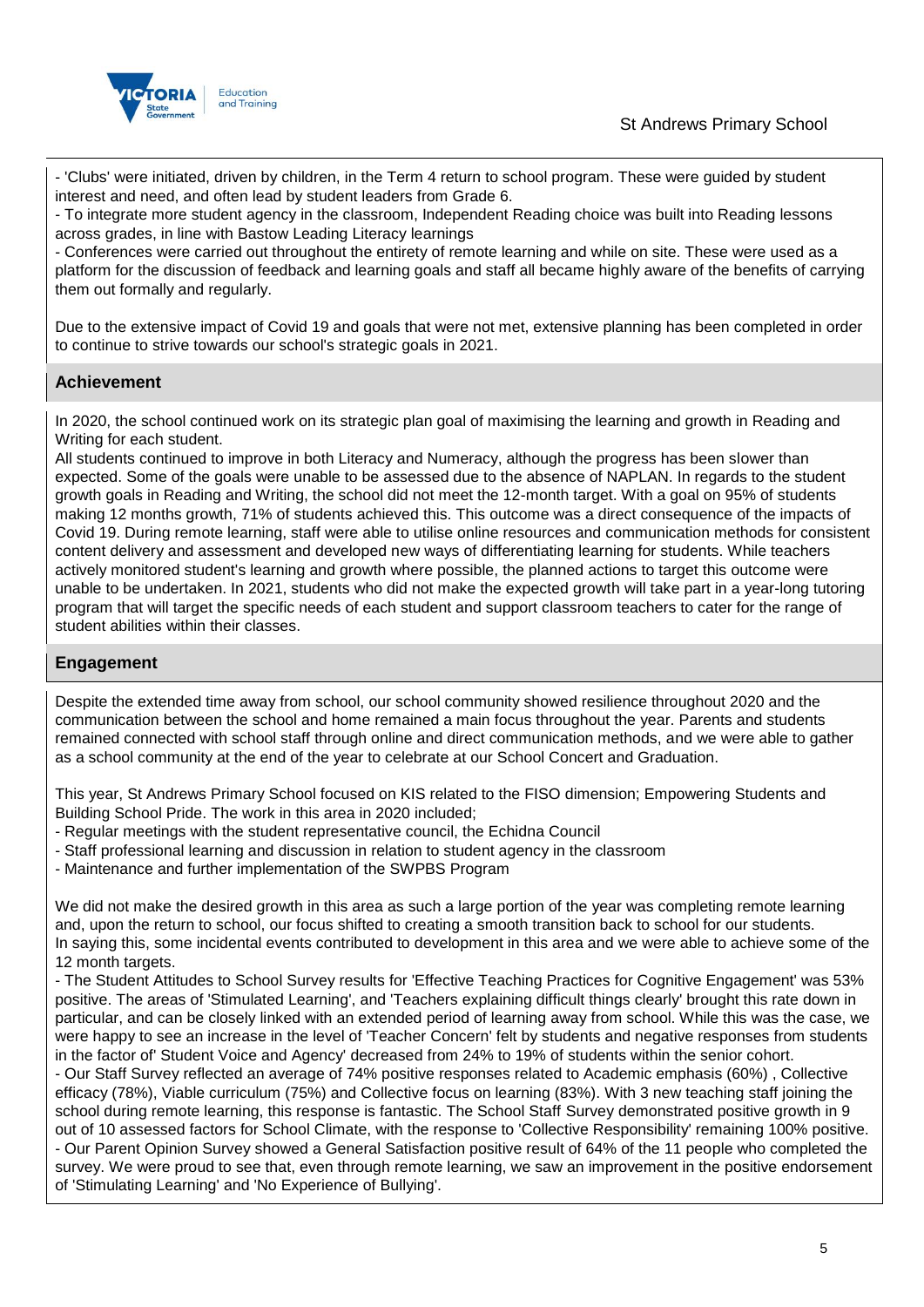



Throughout 2020, we remained focused on increasing student agency through student learning and the further implementation of the School Wide Positive Behaviour Framework. We were able to;

- Hold initial student Representative Council and Student Leadership meetings in Term 1, with School Captains and student representatives nominated for the year

- Afternoon 'Clubs' were initiated, driven by children, in the Term 4 return to school. These were guided by student interest and identified health and wellbeing needs, and often lead by student leaders from Grade 6.

- To integrate more student agency in the classroom, Independent Reading choice was built into Reading lessons across all grades, in line with Bastow Leading Literacy learning

- Conferences were carried out throughout the entirety of remote learning and while on site. While not formalised, these were used as a platform for the discussion of feedback and learning goals and staff all became highly aware of the benefits of carrying them out formally and regularly.

In 2021, our Professional Learning Team will remain focused on increasing student agency throughout the school. This will include actions such as:

- recommencing the Echidna Council (SRC) when students return in 2021

- reviewing how data is used with staff and students throughout the year to track our development against our goals throughout the year

- staff professional learning in line with what is 'Best Practice' in regard to student agency.

#### **Wellbeing**

The wellbeing of students at St Andrews Primary School is a high priority for all staff. We are fortunate to be situated in a very connected and supportive community. Over the past few years we have been proactive in rolling out a range of actions to improve our student's wellbeing, including; explicit Wellbeing lessons, the SWPBS Framework, access to a visiting psychologist, improved teacher awareness and instructional skills, and more opportunities for student voice to be heard. The challenges of 2020 were reflected in the results of the Attitudes to School Survey where our school saw a downward trend in most domains. In saying this, there was a positive improvement in the following domains; 'No Experience of Bullying', 'Teacher Concern' and the 'Advocate at School' element of 'School Safety'.

The impacts of the extended period of remote learning were evident amongst school students and, therefore, student wellbeing had an increased focus throughout the school year. Students who were disengaged, or whose health and wellbeing was at risk during this period, were invited to come in to work onsite with teachers and every student had access to our school psychologist via telehealth. Positive reengagement became a strong focus in Term Four, with a range of actions being taken to increase wellbeing and improve the feeling of connectedness to the school and within peer groups. Students took part in student designed 'Club' activities each afternoon and explicit wellbeing and positive behaviour lessons were taught in classrooms. We were fortunate enough to be able to make adjustments to allow us to invite all students who had missed out on school camp to join in a mutli class camp to Beechworth in Term 4 and made student voice activities at school and at camp a priority focus.

Parent wellbeing was also a large focus for the school in 2020. Parents were called regularly throughout the year to; keep in touch, remain informed and feel supported with wellbeing. As soon as we were able, parents were invited back onsite so that face-to-face communication and social interactions were able to resume. The School Council met 8 times throughout the year and a focus on the school community's wellbeing remained a key focus. Direct support and discussion raised at these meetings enabled the school staff to remain informed and take appropriate action where and when appropriate. One of the key actions was to increase communication between school and home through additional emails, social media posts and phone calls to families.

Wellbeing remains a key focus in 2021 where;

- Explicit Wellbeing lessons will remain in place
- Student Voice will be prioritised with regular Student Representative Council Meetings
- The SWPBS Program will be reengaged with, promoted and celebrated amongst students and with the community
- A chaplain will be engaged and attend school 3 days a fortnight to assist with our wellbeing program

- Communication between school and home will remain a key focus with the roll out of Compass as a portal for whole school communication

- Our school website will be upgrade to include more thorough and up to date information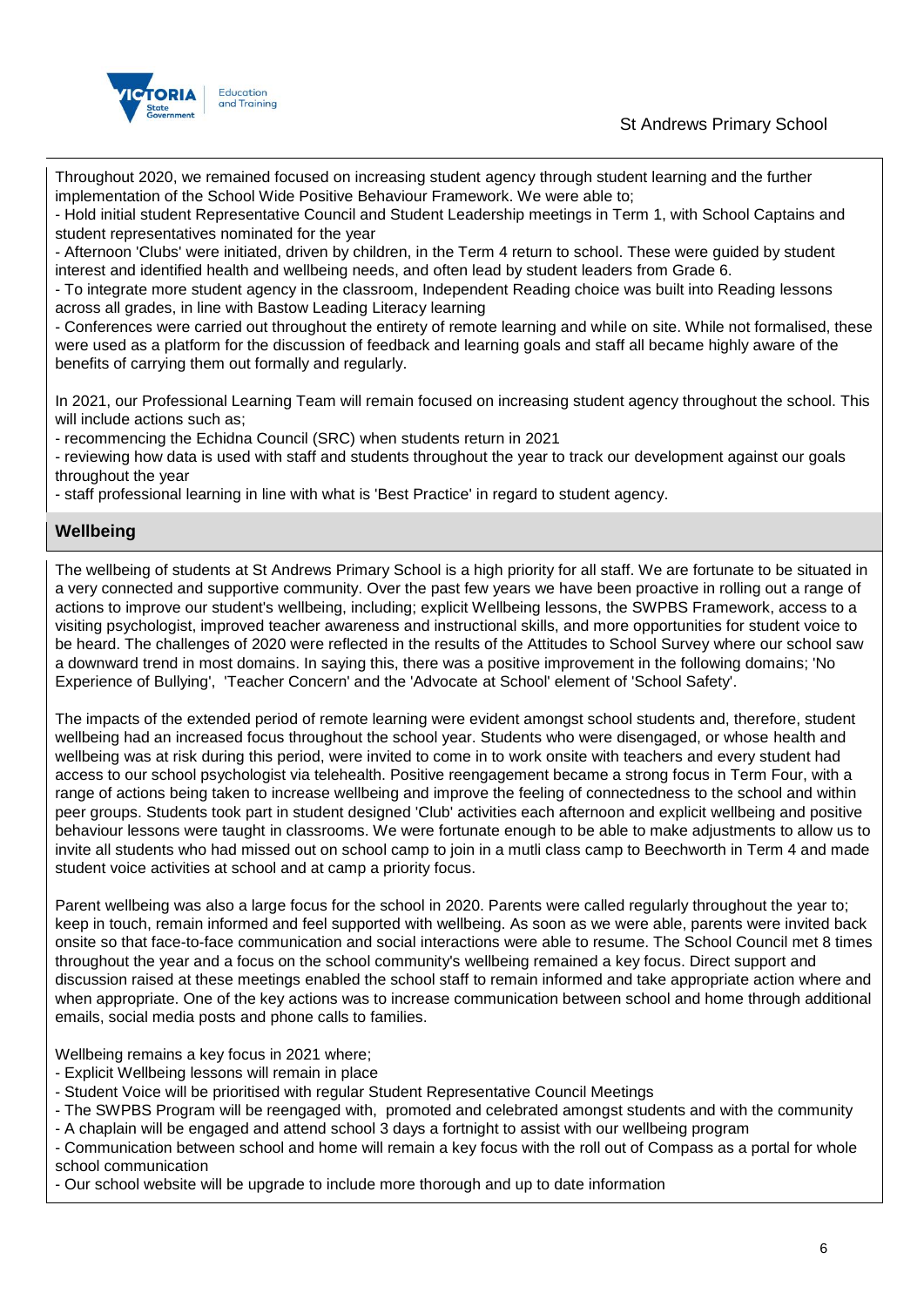

#### **Financial performance and position**

St Andrews Primary School maintained a sound financial position through 2020 and ran at a surplus. A portion of this money is linked directly with the MARC Van program, with the school's portion of the surplus will be carried over to support the staffing for 2021. The 2018-2021 School Strategic Plan, along with the 2020 Annual Implementation Plan, continued to provide the framework for school council allocation of funds to support school programs and priorities. The school's equity funding was used to support students in need of additional support throughout the remote learning period and upon their return to school.

The Financial Performance and Position Report shows an end of year surplus of \$12,698. This surplus occured through generous community grants, fundraising and donations. These additional funds were able to support the improvement of school facilities and learning programs including;

- FRRR funding for a Library Broadening Project and upgrade

- FRRR funding to run Mental Health First Aid courses for the community. (This will be held over into 2021).

- The school's Rolling Facilities Audit will support school facility upgrades and maintenance over the next 4 years, including significant improvements to our Shelter in Place

- Additional Bushfire Preparedness grants allowed us to undertake significant works to ensure the grounds were up to standard before the 2020/2021 fire season

- Sporting in Schools funding allowed students to partake in a range of coaching and sporting activities throughout the year as well as support the purchase of new sporting equipment

- The Parents and Friends committee were still able to raise funds remotely through a Silent Auction and Pie Drive. Fundraising efforts were used to support the running of the Music program and support the families to attend the end of year camp.

> **For more detailed information regarding our school please visit our website at <https://www.standrewsps.vic.edu.au/>**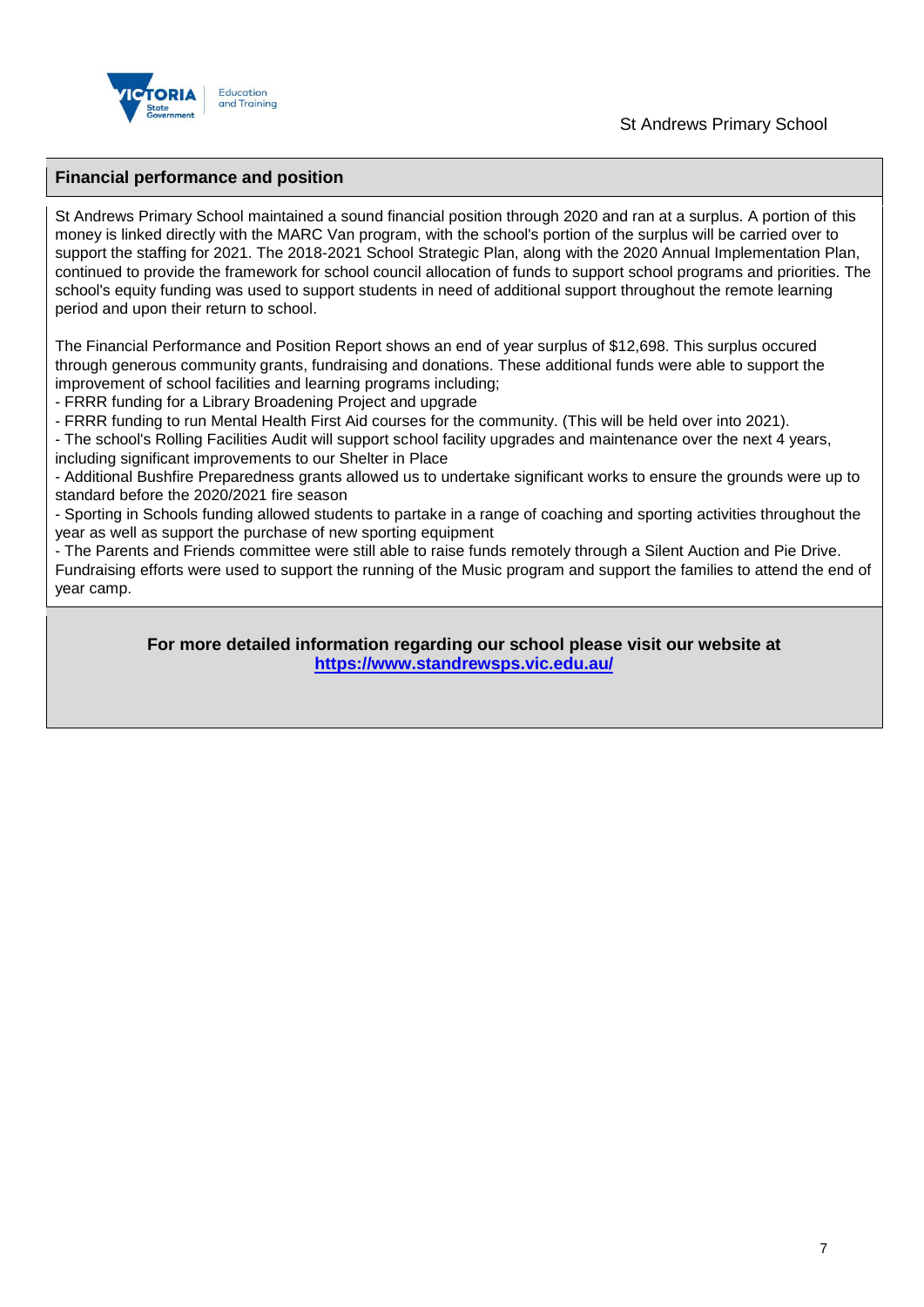

# **Performance Summary**

The Performance Summary for government schools provides an overview of how this school is contributing to the objectives of the Education State and how it compares to other Victorian Government schools.

All schools work in partnership with their school community to improve outcomes for children and young people. Sharing this information with parents and the wider school community helps to support community engagement in student learning, a key priority of the Framework for Improving Student Outcomes.

Refer to the 'How to read the Annual Report' section for help on how to interpret this report.

## SCHOOL PROFILE

#### **Enrolment Profile**

A total of 52 students were enrolled at this school in 2020, 30 female and 22 male.

NDP percent of students had English as an additional language and 0 percent were Aboriginal or Torres Strait Islander.

#### **Overall Socio-Economic Profile**

The overall school's socio-economic profile is based on the school's Student Family Occupation and Education index (SFOE) which takes into account parents' occupations and education.

Possible socio-economic band values are: Low, Low-Medium, Medium and High.

This school's socio-economic band value is: Low - Medium

#### **Parent Satisfaction Summary**

The percent endorsement by parents on their school satisfaction level, as reported in the annual Parent Opinion Survey.

Percent endorsement indicates the percent of positive responses (agree or strongly agree) from parents who responded to the survey.



#### **School Staff Survey**

The percent endorsement by staff on School Climate, as reported in the annual School Staff Survey.

Percent endorsement indicates the percent of positive responses (agree or strongly agree) from staff who responded to the survey. Data is suppressed for schools with three or less respondents to the survey for confidentiality reasons.



Percent endorsement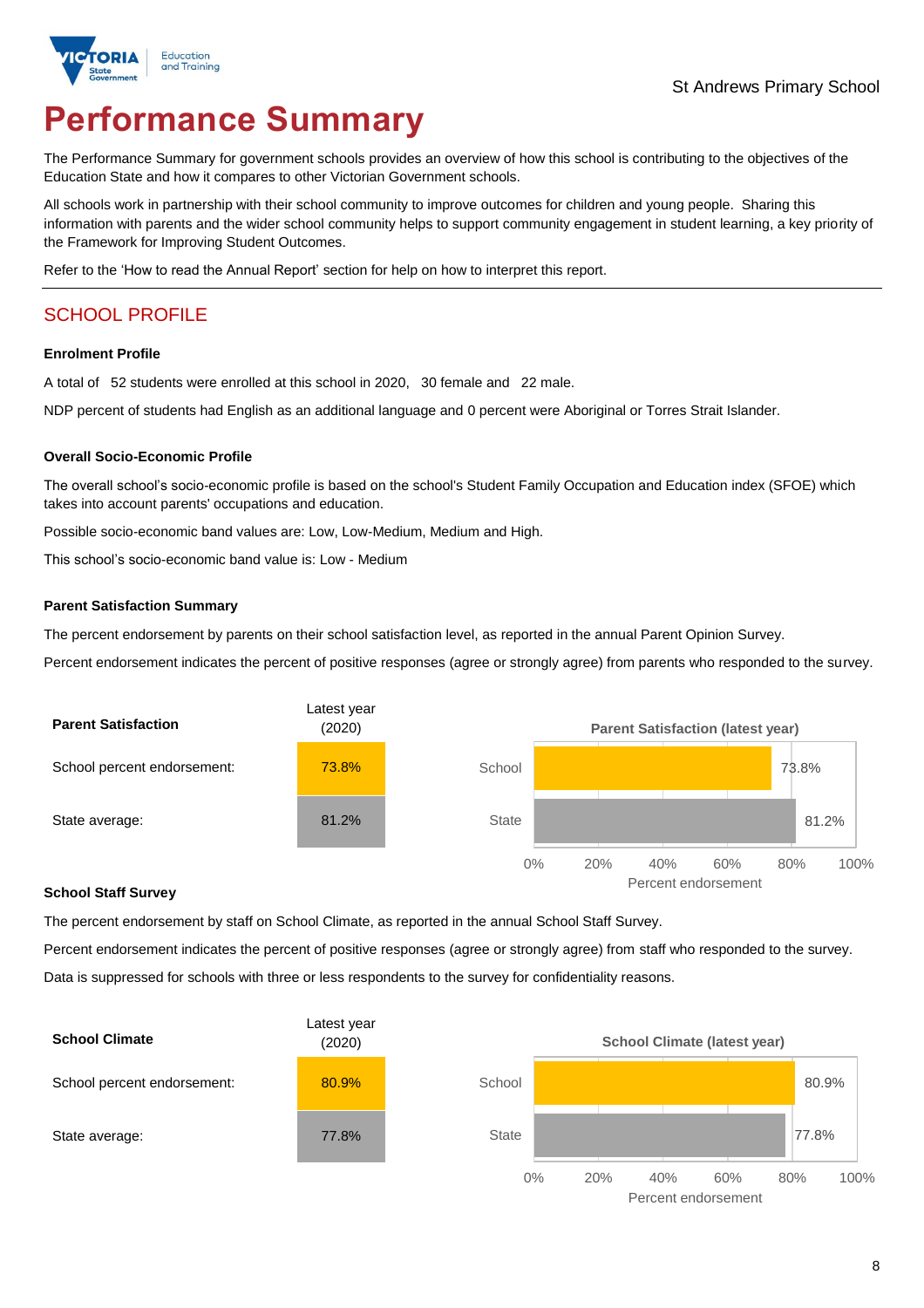

## ACHIEVEMENT

*Key: 'Similar Schools' are a group of Victorian government schools that are like this school, taking into account the school's socioeconomic background of students, the number of non-English speaking students and the size and location of the school.*

#### **Teacher Judgement of student achievement**

Percentage of students working at or above age expected standards in English and Mathematics.



#### **NAPLAN**

NAPLAN tests were not conducted in 2020.

#### **NAPLAN Learning Gain**

NAPLAN learning gain is determined by comparing a student's current year result to the results of all 'similar' Victorian students (i.e. students in all sectors in the same year level who had the same score two years prior).

NAPLAN tests were not conducted in 2020.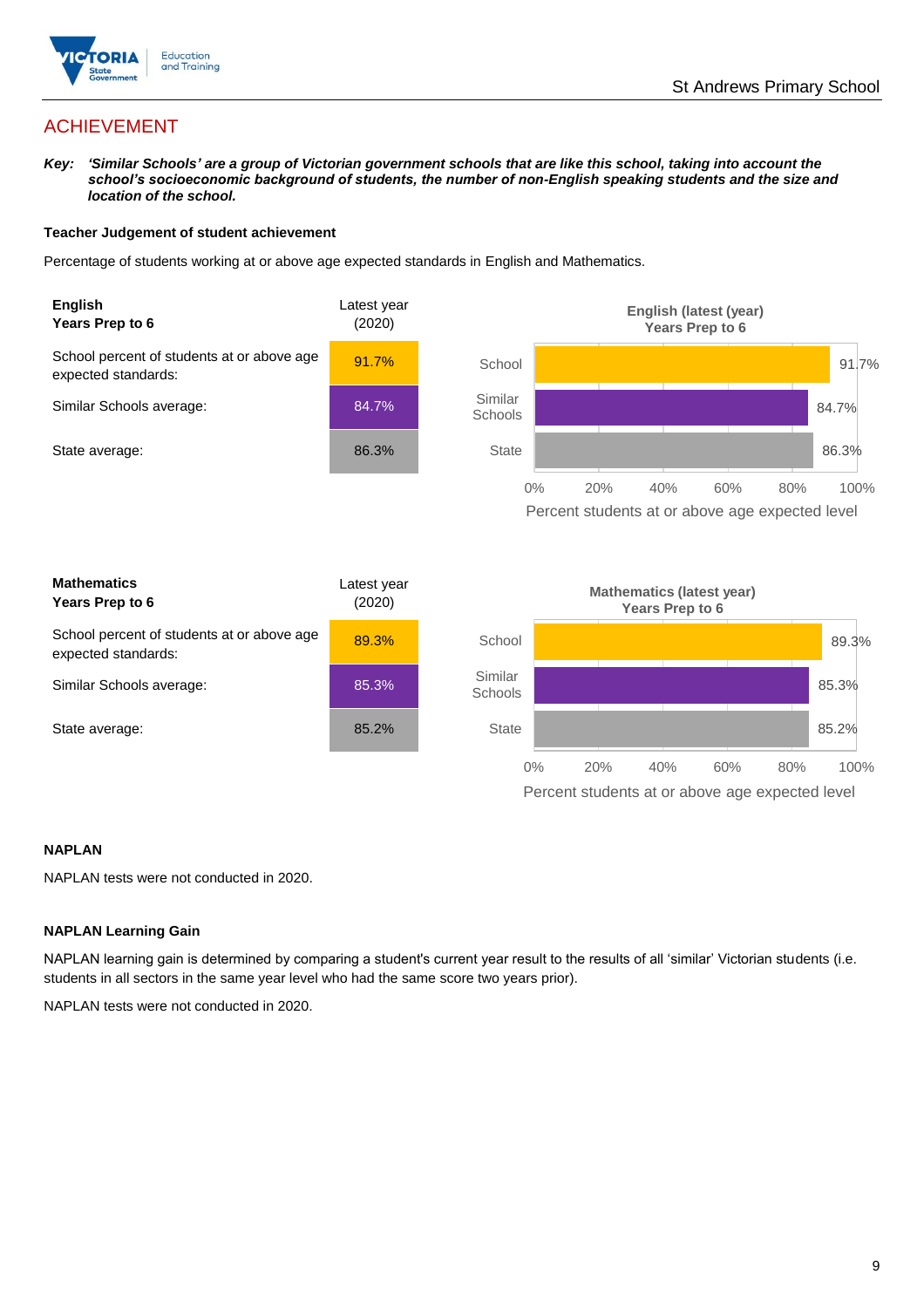

## ENGAGEMENT

*Key: 'Similar Schools' are a group of Victorian government schools that are like this school, taking into account the school's socioeconomic background of students, the number of non-English speaking students and the size and location of the school.*

#### **Average Number of Student Absence Days**

Absence from school can impact on students' learning. Common reasons for non-attendance include illness and extended family holidays. Absence and attendance data in 2020 may have been influenced by local processes and procedures adopted in response to remote and flexible learning.



#### **Attendance Rate (latest year)**

|                                             | Prep | Year 1 | Year 2 | Year 3 | Year 4 | Year 5 | Year 6 |
|---------------------------------------------|------|--------|--------|--------|--------|--------|--------|
| Attendance Rate by year level<br>$(2020)$ : | 93%  | 86%    | 94%    | 87%    | NDP    | 92%    | 90%    |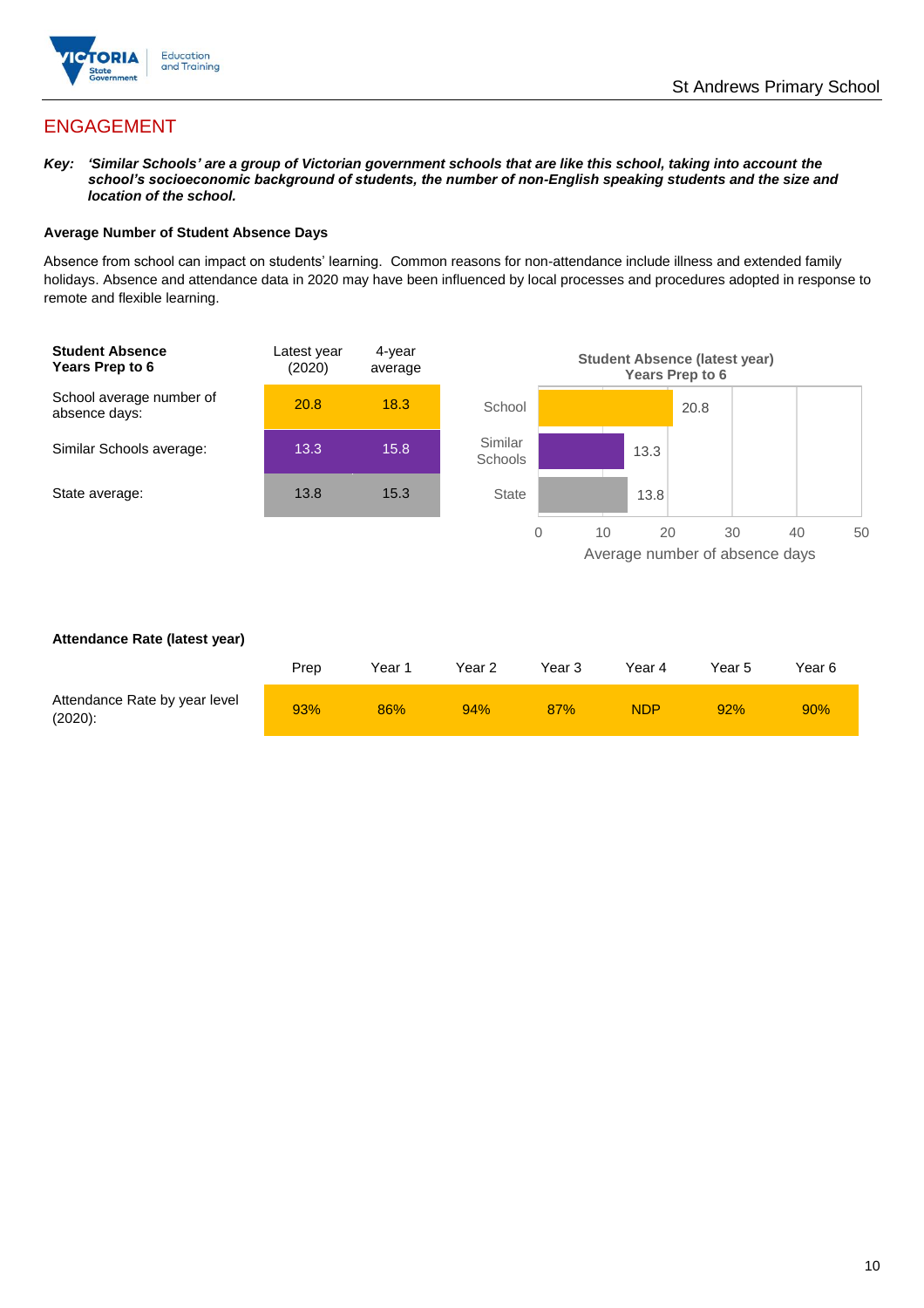

## **WELLBEING**

*Key: 'Similar Schools' are a group of Victorian government schools that are like this school, taking into account the school's socioeconomic background of students, the number of non-English speaking students and the size and location of the school.*

#### **Student Attitudes to School – Sense of Connectedness**

The percent endorsement on Sense of Connectedness factor, as reported in the Attitudes to School Survey completed annually by Victorian Government school students, indicates the percent of positive responses (agree or strongly agree).

Schools who participated in the Student Attitudes to School survey in 2020 should refer to the advice provided regarding the consistency of their data.



*methodology in 2020, data are often not comparable with previous years or within similar school groups. Care should be taken when interpreting these results.*

#### **Student Attitudes to School – Management of Bullying**

The percent endorsement on Management of Bullying factor, as reported in the Attitudes to School Survey completed annually by Victorian Government school students, indicates the percent of positive responses (agree or strongly agree).

Schools who participated in the Student Attitudes to School survey in 2020 should refer to the advice provided regarding the consistency of their data.





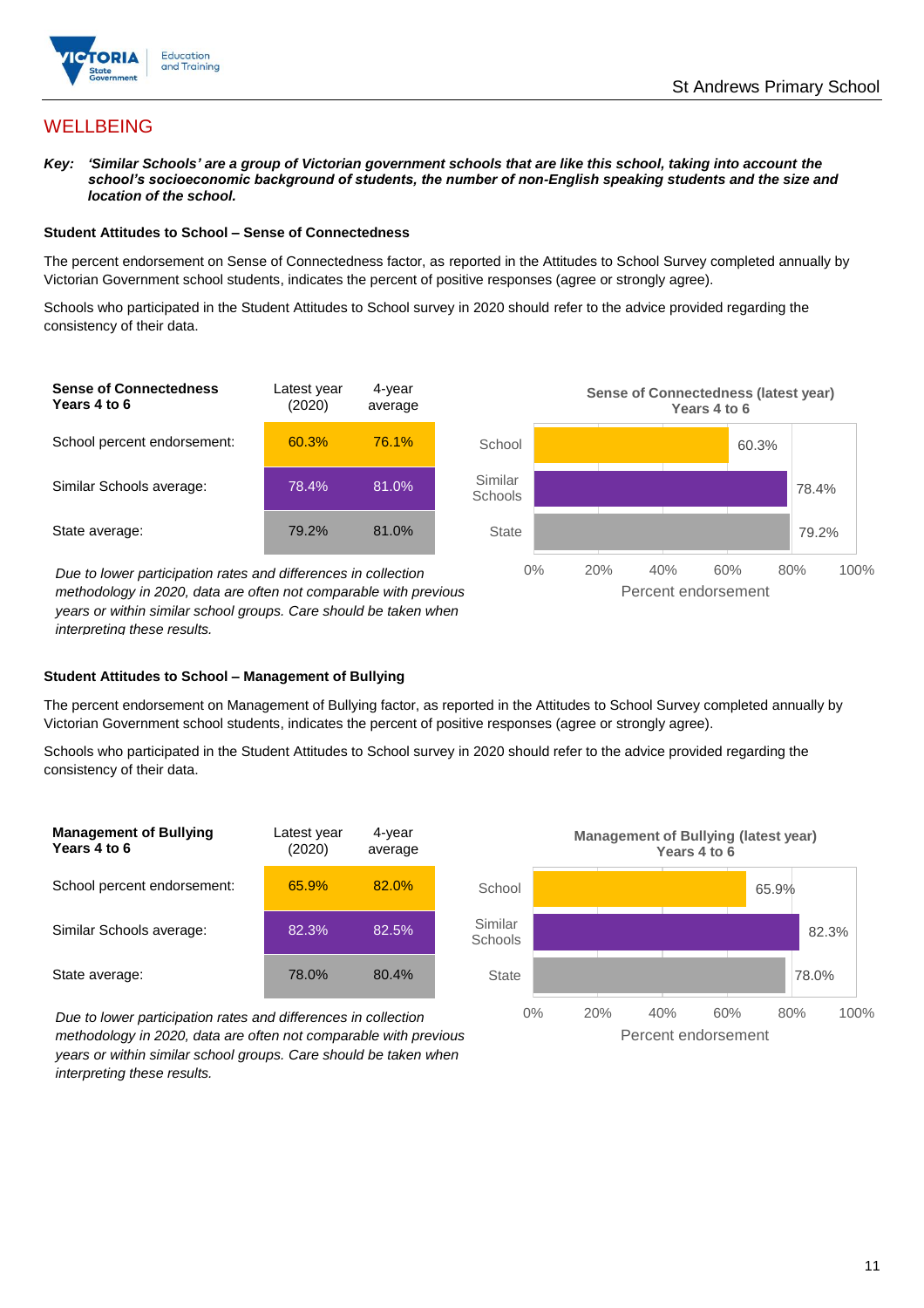

# **Financial Performance and Position**

FINANCIAL PERFORMANCE - OPERATING STATEMENT SUMMARY FOR THE YEAR ENDING 31 DECEMBER, 2020

| <b>Revenue</b>                  | <b>Actual</b> |
|---------------------------------|---------------|
| <b>Student Resource Package</b> | \$636,620     |
| Government Provided DET Grants  | \$173,544     |
| Government Grants Commonwealth  | \$4,250       |
| Government Grants State         | <b>NDA</b>    |
| Revenue Other                   | \$52,098      |
| <b>Locally Raised Funds</b>     | \$78,640      |
| <b>Capital Grants</b>           | <b>NDA</b>    |
| <b>Total Operating Revenue</b>  | \$945,151     |

| Equity <sup>1</sup>                                 | <b>Actual</b> |
|-----------------------------------------------------|---------------|
| Equity (Social Disadvantage)                        | \$5,000       |
| Equity (Catch Up)                                   | <b>NDA</b>    |
| <b>Transition Funding</b>                           | <b>NDA</b>    |
| Equity (Social Disadvantage - Extraordinary Growth) | <b>NDA</b>    |
| <b>Equity Total</b>                                 | \$5,000       |

| <b>Expenditure</b>                    | <b>Actual</b> |
|---------------------------------------|---------------|
| Student Resource Package <sup>2</sup> | \$628,683     |
| Adjustments                           | <b>NDA</b>    |
| <b>Books &amp; Publications</b>       | \$1,066       |
| Camps/Excursions/Activities           | \$21,350      |
| <b>Communication Costs</b>            | \$2,534       |
| Consumables                           | \$21,589      |
| Miscellaneous Expense <sup>3</sup>    | \$9,226       |
| <b>Professional Development</b>       | \$3,817       |
| Equipment/Maintenance/Hire            | \$7,661       |
| <b>Property Services</b>              | \$22,071      |
| Salaries & Allowances <sup>4</sup>    | \$52,122      |
| <b>Support Services</b>               | <b>NDA</b>    |
| Trading & Fundraising                 | \$8,016       |
| Motor Vehicle Expenses                | \$3,818       |
| Travel & Subsistence                  | <b>NDA</b>    |
| <b>Utilities</b>                      | \$16,496      |
| <b>Total Operating Expenditure</b>    | \$798,450     |
| <b>Net Operating Surplus/-Deficit</b> | \$146,701     |
| <b>Asset Acquisitions</b>             | <b>NDA</b>    |

(1) The equity funding reported above is a subset of the overall revenue reported by the school.

(2) Student Resource Package Expenditure figures are as of 01 Mar 2021 and are subject to change during the reconciliation process.

(3) Miscellaneous Expenses include bank charges, administration expenses, insurance and taxation charges.

(4) Salaries and Allowances refers to school-level payroll.